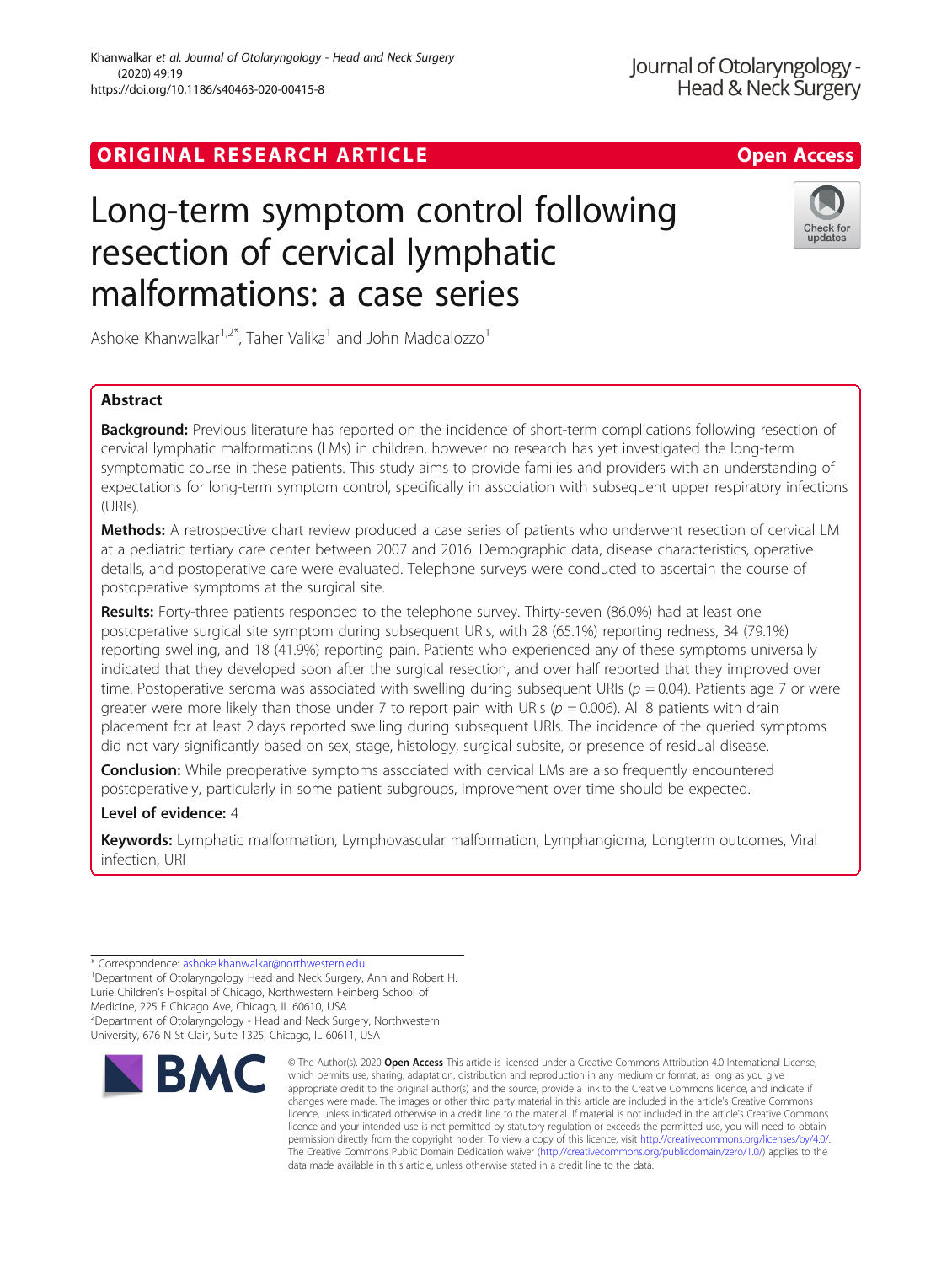## Introduction

Lymphatic malformations (LMs) represent one of the most common pediatric head and neck vascular malformations [\[1\]](#page-5-0). Although typically present at birth, they may only be identified later in childhood following infection or trauma, at which time they may become swollen, red, and painful. Lesions in the cervical region commonly have finger-like extensions that cross tissues planes making extirpation challenging. Intervention – including sclerotherapy and surgical excision – is typically pursued when the airway, speech, or feeding are affected, or to improve cosmesis.

Previous research by our group has elucidated the 30 day perioperative outcomes following resection of cervical LMs in the pediatric population, helping clinicians and families to make well-informed collaborative medical decisions [[2\]](#page-6-0). Other groups have also identified the relationship between overall local control and complications associated with resection of LMs based on lesion and patient characteristics [\[3](#page-6-0), [4](#page-6-0)]. Based on the senior author's experience of over 30 years in the surgical management of LMs, it has been noted that many patients experience postoperative redness, swelling, or discomfort at the site of resection during viral upper respiratory infections (URIs) – similar to the preoperative symptomatology. Families often approach the surgeon postoperatively with concerns about this clinical finding, but little is known about the long-term course of these symptoms following surgical resection.

On review of the existing literature, the incidence, natural history, and associated time course of these particular symptoms during URIs after LM resection have not been recorded. Furthermore, the likelihood of these particular postoperative symptoms at the surgical site has not been assessed in relation to patient-specific or perioperative factors. Families and providers may benefit from an understanding of likely expectations following surgery. As one of the larger series of surgical cases identified in the literature, the present study aims to provide families and physicians with prognostic longterm surgical site symptom outcomes following resection of cervical LMs.

## Materials and methods

The data for this study were collected via a combination of retrospective chart review as previously described as well as telephone surveys to gather additional information from families [[2](#page-6-0)]. This historical case series included patients under age 18 years who underwent surgery at Ann & Robert H. Lurie Children's Hospital from June 1, 2007 to September 30, 2016. Long-term follow-up was defined as at least 1 year in order to allow for evolution in surgical site symptoms, and hence this cutoff date was selected to ensure that all patients met this criterion. The study was approved by the associated Institutional Review Board. The database query (Bio Integration Suite and Clarity) was performed by using relevant Current Procedure Terminology codes (38550, 38555), internal institutional procedure and billing codes, as well as procedure-specific keywords. The study focused specifically on cervical LMs. Charts were reviewed to confirm the diagnosis and the associated procedure.

Baseline and outcomes variables were collected, including patient demographics, disease characteristics (e.g. stage, histology), operative details (e.g. extent of surgery), post-operative care (e.g. length of drain placement), incidence of seroma, and presence of residual tumor postoperatively. Lesions were classified as microcystic (individual cysts < 2 cm in diameter), macrocystic (cysts  $> 2$  cm in diameter), or mixed [[5\]](#page-6-0). Lesions were staged according to the classification system devised by de Serres et al. [[6\]](#page-6-0), which remains in common use today (see Table 1).

Telephone surveys were conducted with patients and their caregivers to obtain information on the long-term symptomatic course of the surgical site in relation to URIs, specifically regarding redness, swelling, and pain. Information was also gathered on the time course of these symptoms. A standardized questionnaire was developed based on the questions most frequently posed by patients and families during postoperative visits in the senior author's experience (see Table [2\)](#page-2-0). While not formally validated, the questionnaire was administered in a routine, systematic manner by a single surveyor to reduce variability in data acquisition and mitigate observer bias.

## Surgery

Surgical procedures were tailored to each individual patient's extent of disease. For subset analyses, each case was characterized by the extent of surgery in regards to laterality as well as involvement of specific regions, including floor of mouth, submandibular gland, and parapharyngeal space. Patients undergoing parotidectomy as part of their surgery were excluded as the resection

|               |  | <b>Table 1</b> Staging: de Serres Classification of Lymphatic |  |
|---------------|--|---------------------------------------------------------------|--|
| Malformations |  |                                                               |  |

| Stage 1 | Unilateral infrahyoid                |
|---------|--------------------------------------|
| Stage 2 | Unilateral suprahyoid                |
| Stage 3 | Unilateral infrahyoid and suprahyoid |
| Stage 4 | Bilateral suprahyoid                 |
| Stage 5 | Bilateral infrahyoid and suprahyoid  |

The de Serres staging system for lymphatic malformations was described in 1995. It remains the standard means to classify the extent of the lesion. The system was designed to predict prognosis as well as outcomes and complications associated with surgical intervention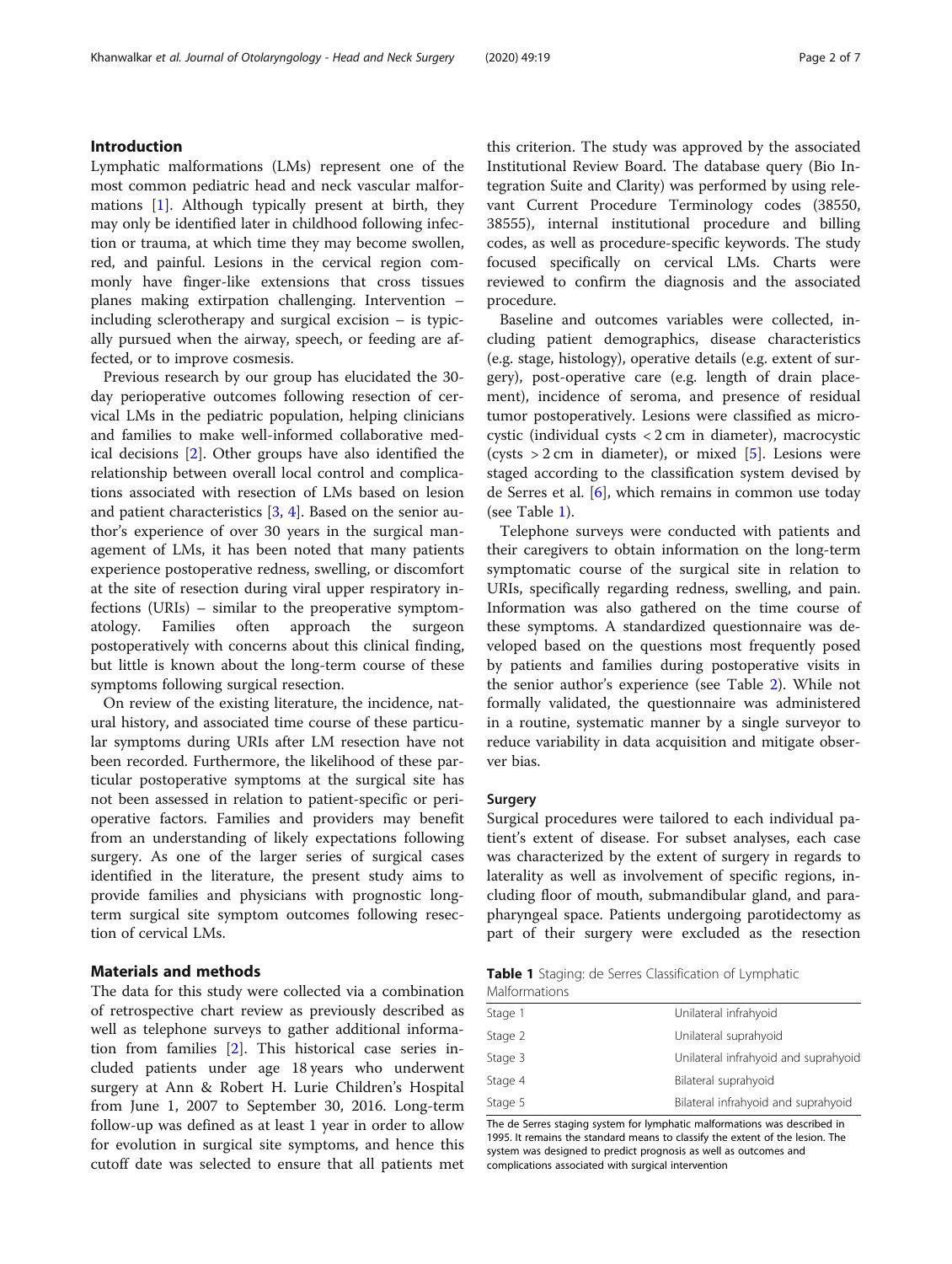|     | Did you [your child] experience redness in the area of surgery during upper respiratory infections?                                                         |
|-----|-------------------------------------------------------------------------------------------------------------------------------------------------------------|
|     | Did you [your child] experience swelling in the area of surgery during upper respiratory infections?                                                        |
|     | Did you [your child] experience pain or a change in sensation in the area of surgery during upper respiratory infections?                                   |
| -4. | If yes to any of the above, did the symptom occur immediately after surgery or did it develop at a future time?                                             |
|     | If yes to any of the above, has the symptom gotten better or worse since surgery?                                                                           |
| 6.  | If yes to any of the above, has the symptom resolved, and if so after what period of time?                                                                  |
|     | Detiants were calced a reuting set of questions that were analyzed for trands and associations in relation to their argonometric and nexionerative factors. |

<span id="page-2-0"></span>Table 2 Telephone Survey Questions

Patients were asked a routine set of questions that were analyzed for trends and associations in relation to their preoperative and perioperative factors

carries unique risks, such as sialocele and Frey syndrome, which may cloud the assessment of symptoms of interest. The year of surgery was dichotomized by the median reported surgical date into before 2012 versus 2012 and after. This analysis was performed to assess whether increased surgeon experience and optimization of technique impacted postoperative outcomes.

## Statistical analysis

Data were checked for normal distribution and outliers were removed. Records with incomplete information were excluded only from the corresponding analysis. Patient responses to survey questions were compared with patient and perioperative variables with a Fisher's exact test. For this purpose, the stage of lesion was dichotomized into "lower stage lesions" (stages 1 and 2) and "higher stage lesions" (stages 3, 4, and 5). In regards to cyst type, microcystic and mixed lesions were grouped together and compared against purely macrocystic lesions. Age was dichotomized by the median and grouped into "younger" (less than 7) and "older" (7 or more). Length of drain placement was split into two or fewer days versus more than 2 days. Timing of surgery was split by the median date to be "earlier" (prior to 5/25/12) and "later" (on or after 5/25/12).

## Results

Seventy-six records were examined; of these, 27 cases were excluded due to associated parotidectomy, other procedures misclassified as excision of LM, or lack of associated records to analyze outcomes (see Fig. [1](#page-3-0)). Three of the remaining patients had multiple procedures performed; only the more recent procedure was considered in relation to the survey questions. Forty-three of the remaining 46 patients responded to the telephone survey and were included for analysis (see Table [3](#page-4-0)). Of this group, 7 cases were performed after prior excision alone, 1 after sclerotherapy alone, 1 after prior excision and sclerotherapy, and 1 after prior excision, sclerotherapy, and aspiration. Median age at time of surgery was 7 years (range 0–17), and the breakdown between sexes was nearly even. Median time to follow-up from surgery was 6.2 years (range 1.7–12.0). The included cases varied in stage, histology, and surgical subsite explored (see Table [4\)](#page-4-0).

Of the 43 patients who responded to the telephone survey, 37 (86.0%) had at least one of the queried postoperative surgical site issues in association with viral URIs. Twenty-eight patients (65.1%) reported redness, 34 (79.1%) reported swelling, and 18 (41.9%) reported pain or a change in sensation. Patients who experienced any of these symptoms universally indicated that they developed soon after the surgical resection. Of the 37 patients with surgical site issues, 11 (29.7%) had complete resolution within 1 year, while an additional 5 (13.5%) had resolution between 1 and 3 years. Four patients (10.8%) state the issues have entirely resolved but are uncertain of the timing. However, 15 patients (40.6%) were uncertain whether the issues have definitively resolved as of the time of interview. Two patients (5.4%) state that they still have symptomatic surgical site issues during URIs. The time to improvement did not vary notably between the symptoms assessed.

The incidence of each symptom did not vary significantly based on sex, stage, histology, surgical subsite explored, year of surgery, or presence of residual disease (see Tables [5](#page-4-0) and [6\)](#page-4-0). All patients who had a postoperative seroma experienced swelling at the surgical site during URIs, which was a significant difference from those without seroma (13/13 versus 21/30,  $p = 0.04$ ). Older patients were more likely than younger patients to report pain at the site during URIs (13/20 versus  $5/23$ ,  $p =$ 0.006). While the impact of duration of drain placement did not reach statistical significance, all 8 patients with a drain for more than 2 days reported swelling at the surgical site during URIs, while only 26 of the 35 patients who had a drain for 2 or fewer days were affected.

## **Discussion**

LMs remain one of the most common head and neck vascular lesions in the pediatric population, and the literature has recently expanded in regards to postoperative complications and recurrence rates. Several studies have examined short-term outcomes following resection of LMs in the head and neck – our group previously published the largest series at that time on 30-day postsurgical complications [[2\]](#page-6-0), and other groups have also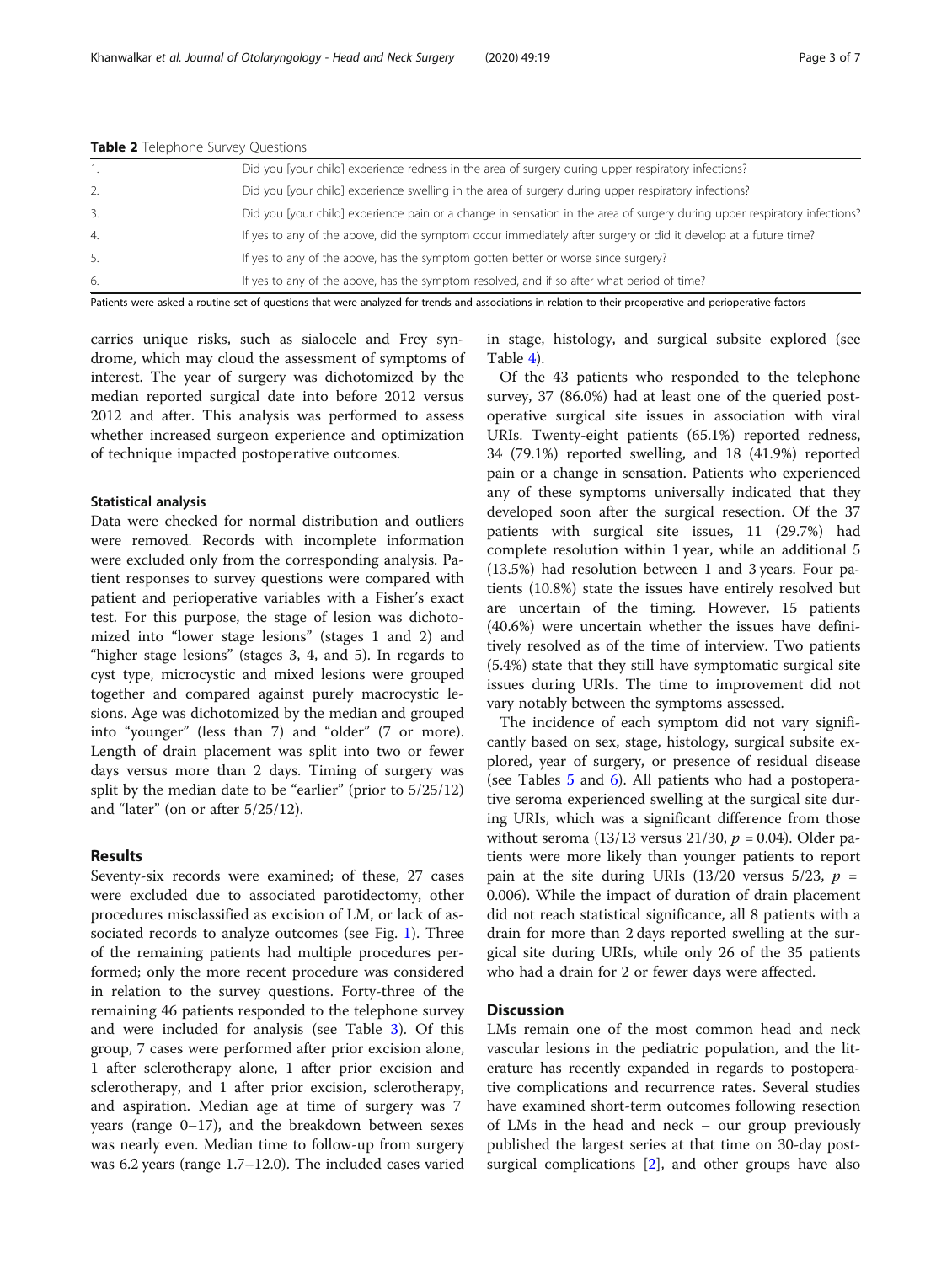<span id="page-3-0"></span>

contributed to this literature [\[3](#page-6-0)–[5](#page-6-0), [7](#page-6-0)–[10\]](#page-6-0). Wang et al. report an impressive case series of 128 children with LMs followed postoperatively for a median of 3 months (range 5 days to 8 years and 8 months) and evaluated for control rates, complications, and recurrence rates associated with patient and perioperative factors [\[3](#page-6-0)]. Lei et al. similarly reported on complications and recurrence rates in a series of 117 patients, 89 of whom were followed for an average of 3.7 years (range 6 months to 11 years) [\[4](#page-6-0)]. Some of the complications explored included facial nerve injury, infection, hematoma, seroma, external deformity, and salivary fistula. Benazzou et al. highlighted the long-term outcomes after a mean 15 months followup and the challenges associated with removal of massive LMs, but did not provide detailed prognostic

information based on patient or perioperative factors [[11\]](#page-6-0). Lerat et al. followed 23 patients over a mean of 27.65 months, while Ma et al. followed 68 patients over mean 27.8 months (range 3 to 60 months), and tracked outcomes such as recurrence and identified complications such as infection, edema, and nerve weakness [[12](#page-6-0), [13\]](#page-6-0). The long-term follow-up duration of the present study compares favorably with the existing literature, but explores a specific set of concerns for patients and families that has not been directly addressed to our knowledge.

Swelling, redness, and pain at the site of the lesion are common findings during URIs in patients who present with LMs; however, similar issues may persist after intervention. No study appears to have investigated the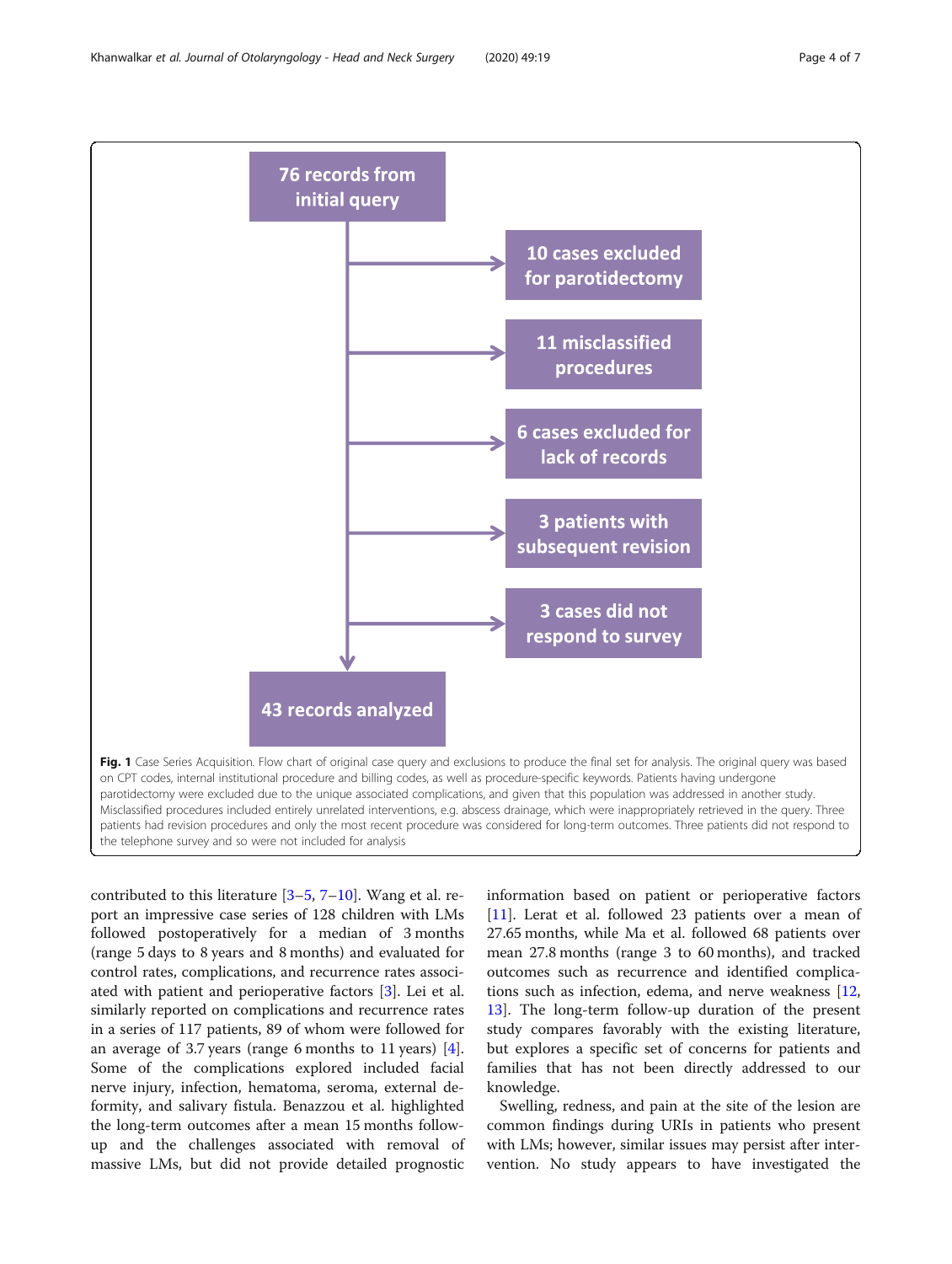Background demographic data on the final patient population included in the study. This information was used to evaluate predictive factors relating to symptoms at the resection site

Yes 16 (37.2%) No 27 (62.8%)

incidence of these symptoms postoperatively in relation to patient and perioperative factors. Families and providers may be uncertain whether this is normal and question whether to expect improvement. Establishing expectations based on data regarding the normal postoperative course can help parents and providers to understand the typical course following surgical resection of cervical LMs.

This study aims to analyze long-term surgical site issues following excision of cervical LMs in the pediatric population at a tertiary academic medical center. Telephone surveys were used to contact patients and caregivers and assess the actual incidence of noted issues including redness, swelling, and pain during URIs. Patients very commonly reported at least one of these issues at the surgical site developing soon after surgery, with over 86% indicating at least one of the above

Table 4 Surgical Details

<span id="page-4-0"></span>Table 3 Demographics

Sex

**Stage** 

Cyst Type

Residual Cyst

| 40 (93.0%) |
|------------|
| $3(7.0\%)$ |
|            |
| 8 (18.6%)  |
| 14 (32.6%) |
| 24 (55.8%) |
|            |

Surgical details for patients in the series. Given that most patients had a stage 3 or lower lesion, it is expected that those associated surgeries would be unilateral. However, there was variety in the extent of surgery and anatomic areas in need of dissection. These data points were evaluated as predictors of the postoperative symptomatic course

Table 5 Symptom Incidence by Patient or Perioperative Risk Factor

| <b>Risk Factor</b>     | Redness   | Swelling   | Pain        |
|------------------------|-----------|------------|-------------|
| Residual disease       | 16/27     | 21/27      | 14/27       |
| No residual disease    | 12/16     | 13/16      | 4/16        |
|                        | $p = 0.3$ | $p=1$      | $p = 0.1$   |
| Lower stage (1 to 2)   | 18/29     | 21/29      | 12/29       |
| Higher stage (3 to 5)  | 10/14     | 13/14      | 6/14        |
|                        | $p = 0.7$ | $p = 0.2$  | $p=1$       |
| Purely macrocystic     | 8/13      | 10/13      | 6/13        |
| Microcystic and mixed  | 20/30     | 24/30      | 12/30       |
|                        | $p = 0.7$ | $p=1$      | $p = 0.7$   |
| No seroma              | 18/30     | 21/30      | 12/29       |
| Seroma                 | 10/13     | 13/13      | 6/14        |
|                        | $p = 0.5$ | $p = 0.04$ | $p = 1$     |
| Age $<$ 7              | 15/23     | 19/23      | 5/23        |
| Age $\geq 7$           | 13/20     | 15/20      | 13/20       |
|                        | $p=1$     | $p = 0.7$  | $p = 0.006$ |
| Male                   | 13/21     | 16/21      | 8/21        |
| Female                 | 15/22     | 18/22      | 10/22       |
|                        | $p = 0.8$ | $p = 0.7$  | $p = 0.8$   |
| Surgery before 2012    | 15/22     | 16/22      | 9/22        |
| Surgery 2012 and after | 13/21     | 18/21      | 9/21        |
|                        | $p = 0.8$ | $p = 0.5$  | $p = 1$     |
| Drain $\leq$ 2 days    | 23/35     | 26/35      | 15/35       |
| Drain $> 2$ days       | 5/8       | 8/8        | 3/8         |
|                        | $p=1$     | $p = 0.2$  | $p = 0.4$   |

Patient and perioperative risk factors and association with postoperative surgical site symptoms during viral URIs. Fisher's exact test used for comparisons

symptoms in association with URIs. However, despite the near ubiquity with which they occur, over half report definitive improvement of any existing symptoms over time. While many patients were uncertain about

| <b>Table 6</b> Symptom Incidence by Surgical Subsite Explored |  |  |  |  |
|---------------------------------------------------------------|--|--|--|--|
|                                                               |  |  |  |  |

| Surgical Subsite                    | Redness   | Swelling  | Pain      |
|-------------------------------------|-----------|-----------|-----------|
| No submandibular gland excision     | 21/35     | 27/35     | 14/35     |
| Submandibular gland excision        | 7/8       | 7/8       | 4/8       |
|                                     | $p = 0.2$ | $p=1$     | $p = 0.7$ |
| No floor of mouth excision          | 17/29     | 22/29     | 13/29     |
| Floor of mouth excision             | 11/14     | 12/14     | 5/14      |
|                                     | $p = 0.3$ | $p = 0.7$ | $p = 0.7$ |
| No parapharyngeal space exploration | 13/19     | 14/19     | 9/19      |
| Parapharyngeal space exploration    | 15/24     | 20/24     | 9/24      |
|                                     | $p = 0.8$ | $p = 0.5$ | $p = 0.5$ |

Common surgical subsites explored with associated postoperative symptoms. There was no significant association between extent of surgery involving these subsites and symptom outcomes. Fisher's exact test used for comparisons

Male 21 (48.8%) Female 22 (51.2%)

Stage 1 18 (41.9%) Stage 2 11 (25.6%) Stage 3 11 (25.6%) Stage 4 0 (0.0%) Stage 5 3 (7.0%)

Macrocystic 20.2%) Microcystic 8 (18.6%) Mixed 22 (51.2%)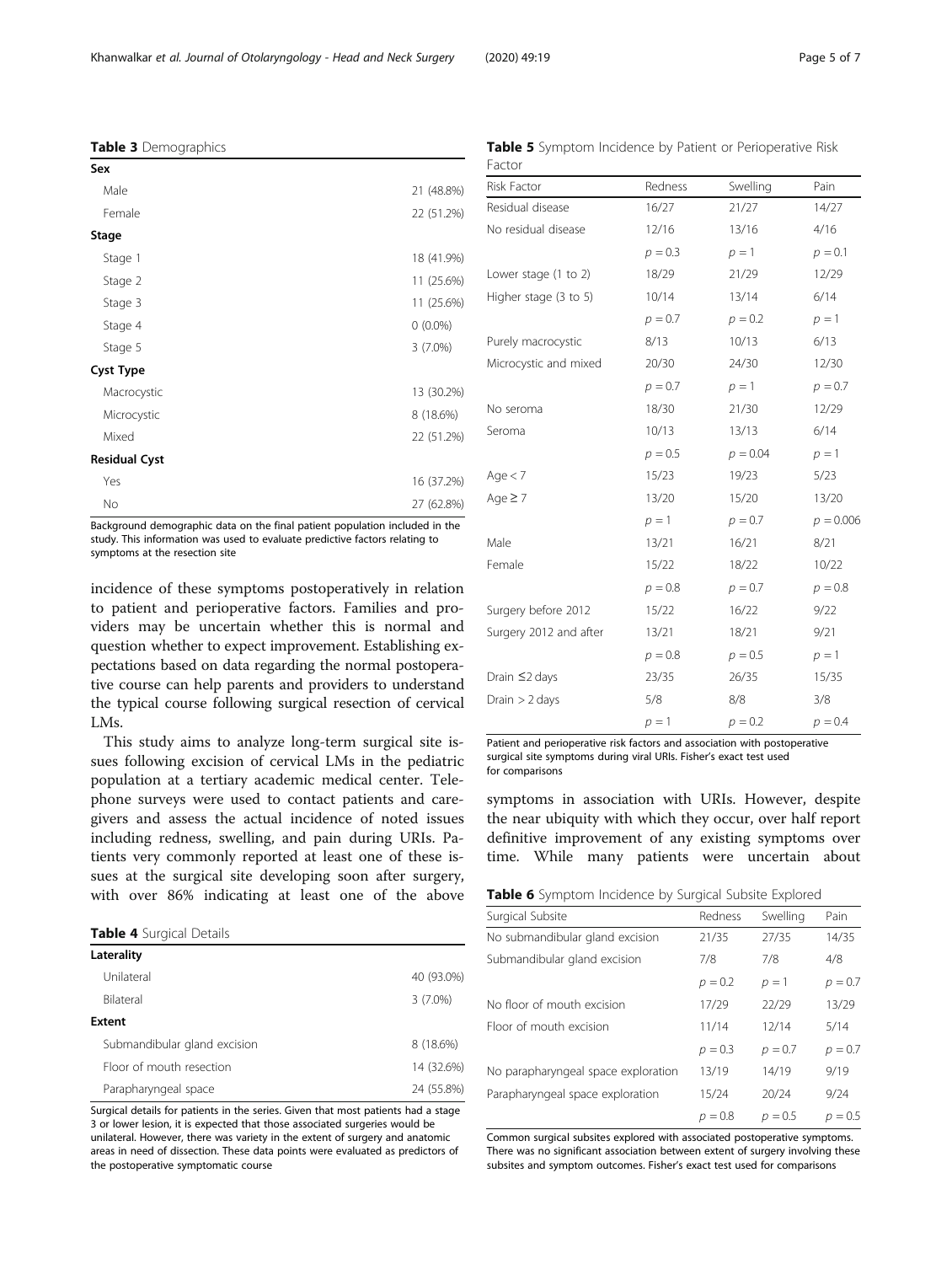<span id="page-5-0"></span>complete resolution of symptoms, only 2 of the 43 patients definitively reported that they still experienced these issues at time of follow-up. The existing literature has described the natural history of LMs with a spontaneous resolution rate from 12.5 to 45.5%, but these patients typically have low stage purely macrocystic lesions, lending some support to intervention for at least a subset of LMs  $[14–16]$  $[14–16]$  $[14–16]$  $[14–16]$ .

While higher lesion stage and microcystic histology were associated with an increased rate of 30-day postoperative complications in prior studies including our own [[2](#page-6-0), [17](#page-6-0)–[20\]](#page-6-0), there did not appear to be an association with long-term incidence of redness, swelling, or pain. Neither the surgical subsite nor the presence of residual disease seemed to play a role either. Other cited studies have found higher rates of complications in patients with lesion higher stage and more anatomically extensive disease [[3](#page-6-0), [4\]](#page-6-0), but the particular symptoms of interest in this study did not vary along these parameters, although this may perhaps be due to a lack of power. The year of surgery was dichotomized by median surgical date and investigated to evaluate whether there was a change in surgical technique over time that led to different results, but this too did not influence the incidence of these findings.

However, some patient and perioperative factors did influence the likelihood of reported symptoms. Patients age 7 or greater were more likely to report discomfort at the surgical site during URIs. It remains unclear whether this finding is simply due to their greater ability to express their discomfort to parents or physicians compared with younger patients. Every patient who had a postoperative seroma also reported surgical site swelling during subsequent URIs, which could possibly be attributed to residual lesion, or possibly to a large resection cavity that offers a potential space to fill. Further, every patient who required a drain for more than 2 days also reported these symptoms over the weeks to months after surgery. There was not a relationship between longer drain placement and seroma formation, which appears to suggest these are independent risk factors.

This study has some notable limitations. The context is an academic medical center and so may represent findings associated with a high volume setting. Nevertheless, despite representing a relatively large series for this particular pathology, the small number of total cases limits conclusions that can be drawn. The study relies on telephone surveys of patients and parents regarding experiences from the distant past, and so recall bias is inherent. While observer bias also plays a role through the administration of a non-validated questionnaire, variability was mitigated as much as possible through use of a single surveyor relying on preset questions. Finally, given that the study is not a randomized controlled trial, it can only demonstrate association, not causation.

## Conclusion

While relatively few studies have investigated short-term outcomes following surgical intervention for pediatric LMs of the neck, and fewer still have looked at longterm symptom control, none have evaluated the incidence of persistent postoperative URI-associated symptoms at the surgical site in combination with prognostic factors. This case series is the only study identified to evaluate swelling, redness, and pain at the surgical site during URIs following resection of a cervical LM. While the occurrence of these symptoms is very common, particularly in some subgroups, the issues tend to improve with time. The findings presented in this study may provide useful information to clinicians and families for counseling on expectations following resection of these lesions. Further studies should be designed to investigate the relationship between drain duration, seromas, and incidence of these symptoms, and to describe outcomes in other healthcare delivery settings.

#### Abbreviations

LM: Lymphatic malformation; URI: Upper respiratory infection

## Acknowledgements

Not applicable.

#### Authors' contributions

JM contributed to the conception of the work. TV contributed to the design of the work. TV and AK contributed to the acquisition, analysis, and interpretation of the data. AK contributed to the drafting of the manuscript. All authors read and approved the final manuscript as well as revisions.

#### Authors' information

Not applicable.

#### Funding

No funding was required for this study.

#### Availability of data and materials

The datasets generated and analysed during the current study are not publicly available to privacy concerns, but are available from the corresponding author on reasonable request.

#### Ethics approval and consent to participate

The research protocol was approved under the following risk/benefit determination as described in CFR 45 Part 46, Subpart D/21 CFR 50, Subpart D: 45 CFR 46.404/21 CFR 50.51: Research not involving greater than minimal risk. Given that it was a retrospective data analysis with no implications for patient care, the need for informed consent was waived.

#### Consent for publication

Not applicable.

### Competing interests

The authors declare that they have no competing interests.

Received: 2 January 2020 Accepted: 14 April 2020 Published online: 19 April 2020

#### References

Kennedy TL, Whitaker M, Pellitteri P, Wood WE. Cystic Hygroma / Lymphangioma : a rational approach to management. Laryngoscope. 2001; 111(November):1929–37.